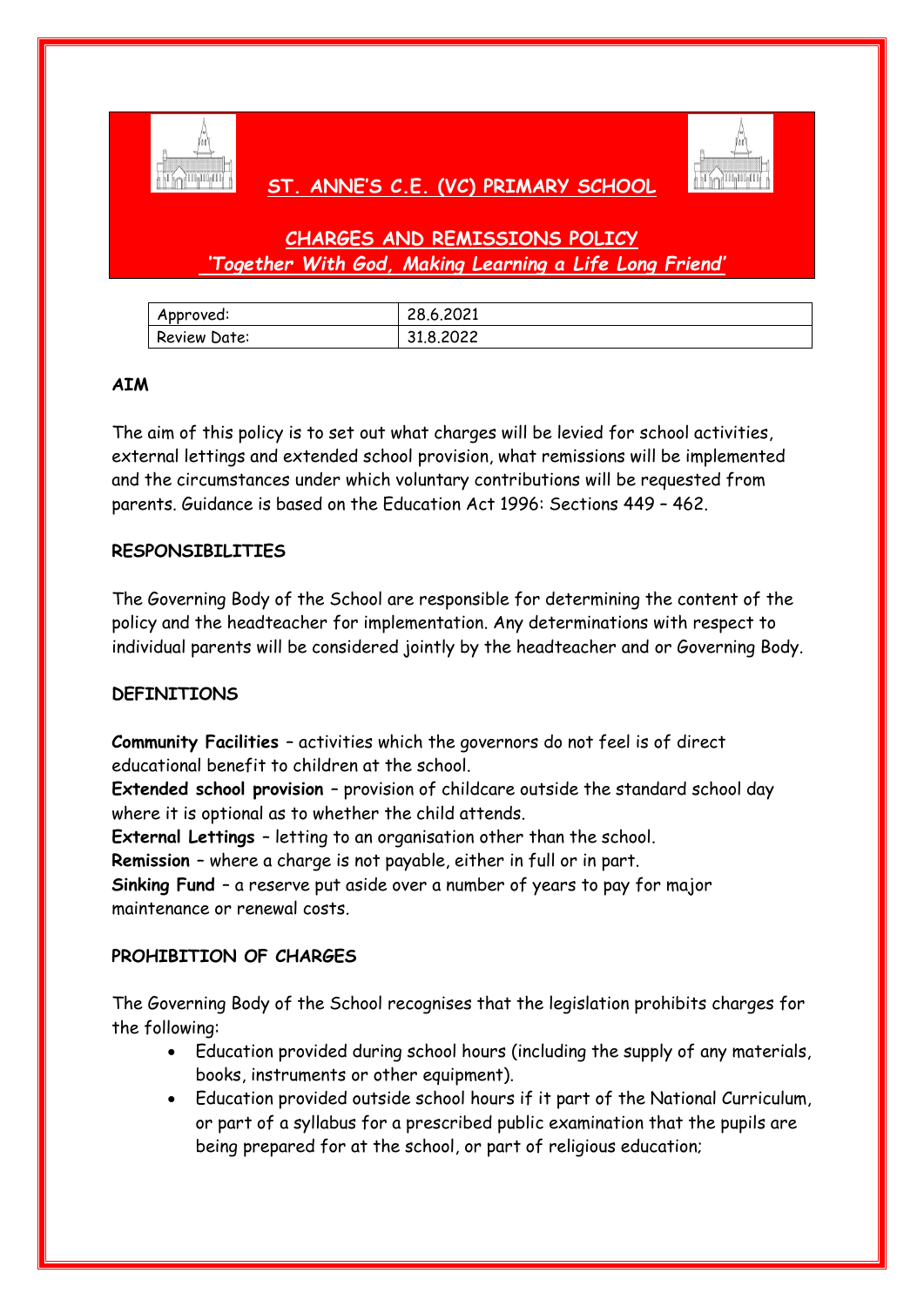- Tuition for pupils learning to play musical instruments if the tuition is required as an essential part of the National Curriculum, or part of a syllabus for a prescribed public examination syllabus being followed by the pupil, or the first access to the Key Stage Two Instrumental and Vocal Tuition Programme (Wider Opportunities).
- Entry for a prescribed public examination, if the pupil has been prepared for it at the school;
- Education provided on any trip that takes place during school hours;
- Education provided on any trip that takes place outside of school hours if it is part of the National Curriculum, or part of a syllabus for a prescribed public examination that the pupil is being prepared for at the school, or part of the schools basic curriculum for religious education;
- Supply teachers to cover for those teachers who are absent from school accompanying pupils on a residential trip;
- Transport registered pupils to or from the school premises, where the local education authority has a statutory obligation to provide transport.
- Transporting registered pupils to other premises where the governing body or local education authority has arranged for pupils to be educated;
- Transport that enables a pupil to meet an examination requirement when they have been prepared for that examination at the school.
- Transport provided in connection with an educational trip.

## **CHARGES**

(a) Board and lodging on residential visits (not to exceed the costs).

Children who attend any residential trips that the school undertakes would be expected to pay the full cost where applicable.

(b) The proportionate costs for an individual child of activities wholly or mainly outside school hours (optional extras) to meet the costs for:

- Travel
- Material and equipment
- Non-teaching staff costs
- Entrance fees
- Insurance costs

(c) Individual or group tuition in the playing of a musical instrument. Cost of hire of any music instruments.

(d) Re-sits for public examinations where no further preparation has been provided by the school.

(e) Costs of non-prescribed examinations where no further preparation has been provided by the school.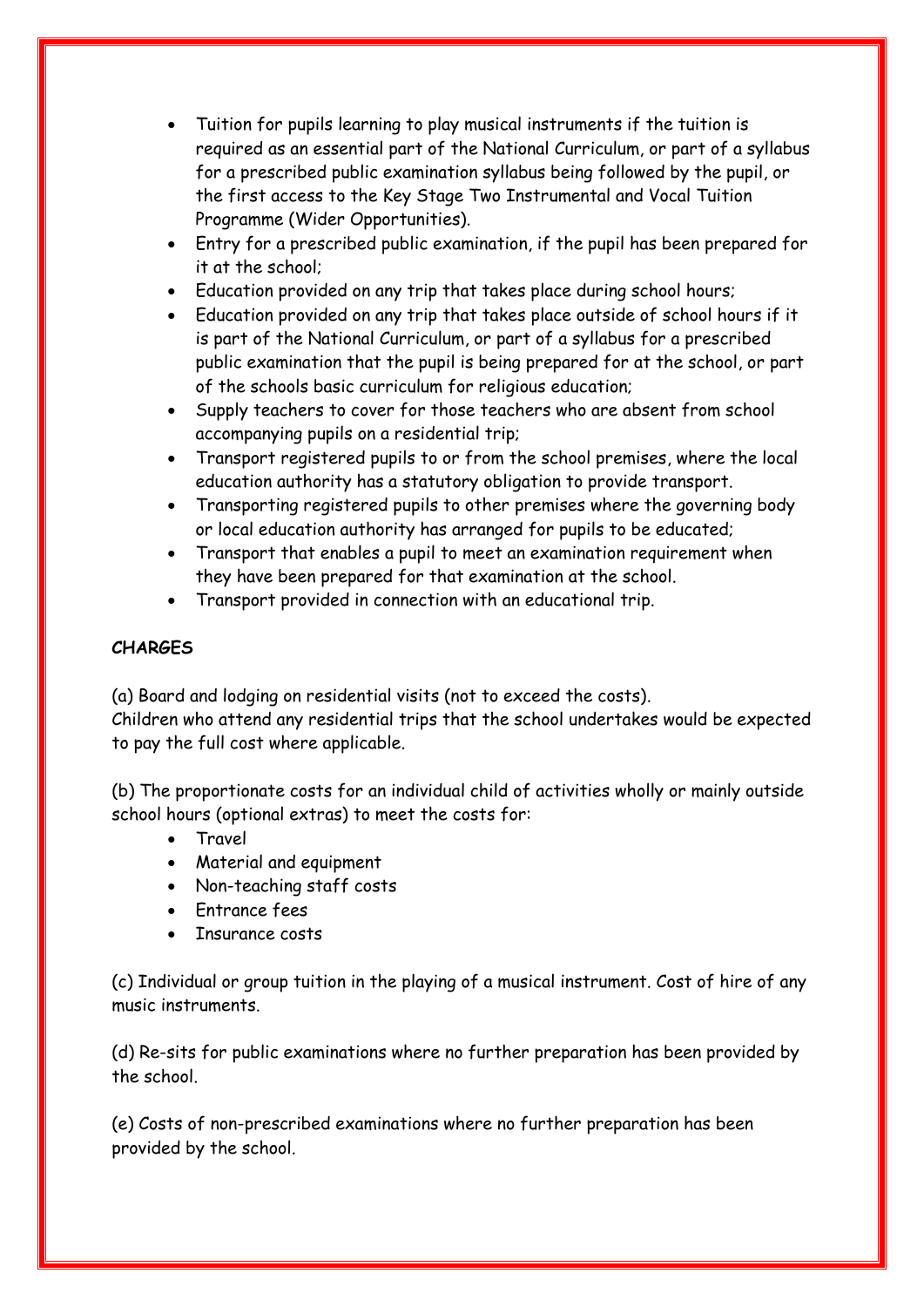(f) Any other education, transport or examination fee unless charges are specifically prohibited.

(g) Breakages and replacements as a result of damages caused wilfully or negligently by pupils. The governors recognise that there may be circumstances where wilful damage may have been caused and therefore consider it reasonable to ask for a financial contribution.

(h) Extra-curricular activities and school clubs. Under normal circumstances the governors commend the staff for their additional time spent to provide activities out of school. These activities are voluntary and free of charge unless there is an additional cost incurred by the club for materials which the children will then be asked to contribute to. Some clubs are run by staff from the school; however, should a private provider enter into an arrangement with the school then it is considered acceptable for charges to be made on the condition that the provider meets all the required regulations.

(i) Letting of the school premises or grounds. Any external agency wanting to use the school or grounds will be charged a fee by the school. This fee will depend upon the activity, the length of time, rooms used and implications for site staff. The school will need to take all this into account before setting a fee. For lettings, the charge should at least cover the cost, including: Services (heat & light) Staffing (security, caretaking & cleaning) Administration Wear and tear (sinking fund)

(j) Extended school care activities such as breakfast club, after school club, holiday clubs and 'wrap around' nursery provision. All extended care will be charged at an agreed rate and parents are requested to pay in advance unless under exceptional circumstances.

(k) Charges for materials or ingredients where the pupils wish to have the finished product. This is unlikely to occur under normal circumstances but a small charge to cover costs of materials would be appropriate.

The school will also consider:

- The proportion of the costs to be recovered where a charge is to be made;
- Whether any remission is to extend beyond the statutory minimum;
- If special consideration is to be given to hardship cases not contained within the exemptions and how this is to be determined;
- Arrangements for education where the parents fail to pay the charge being levied by the school. Headteacher's discretion
- The level of support from the school budget where the level of voluntary contributions is insufficient to fund the visit or journey. Trips cancelled if more than 15% of parents do not pay.
- The maximum amount that can be used from the school's budget to support community facilities is the amount of the school standards grant allocation;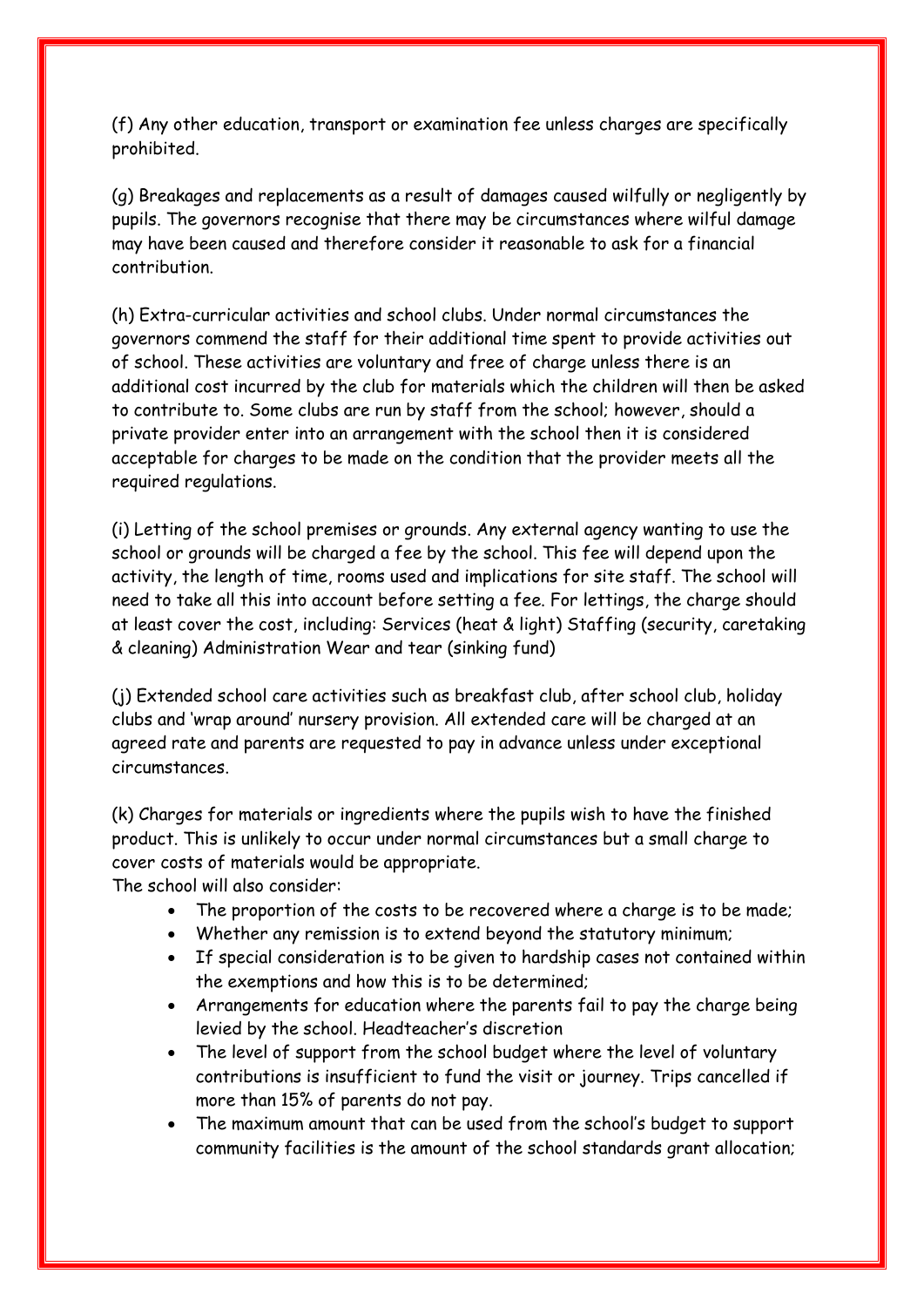This to be raised at the time for a decision depending on activity by the Finance Committee.

 Any charge for a pupil activity should not exceed the actual cost. If further funds need to be raised to help in hardship cases, this must be voluntary. Headteacher's discretion

### **REMISSIONS**

Where the governing body have determined to charge for board and lodging on a school trip the following paragraph must be included):-

Children, whose parents are in receipt of the following support payments will in addition to having a free school lunch entitlement, also be entitled to the remission of charges for board or lodging costs during residential school trips. The relevant support payments are:

a) Income Support

b) Income Based Jobseeker's Allowance

c) Income Related Employment and Support Allowance

d) Support under part VI of the Immigration and Asylum Act 1999

e) Child Tax Credit and no working tax credit with a household income of less than £16,190

f) Universal Credit

## **VOLUNTARY CONTRIBUTION**

Parents will be invited to make a voluntary contribution for the following:

a) School Trips/Educational Visits

b) Cost of visitors to school, providing additional learning opportunities

c) Materials for items created that will be taken home

d) Cooking ingredients where items made will be consumed by the children or taken home

e) Creative Days where an artist may be employed in school

c) Specific art/technology activities that may incur additional cost

The terms of any request made to parents will specify that the request for a voluntary contribution and in no way represents a charge. In addition the following will be made clear to parents:

a) that the contribution is genuinely voluntary and a parent is under no obligation to pay, and

b) that registered pupils at the school will not be treated differently according to whether or not their parents have made any contribution in response to the request.

In the event of insufficient funds being available the school reserves the right to cancel a trip. This has been set at 15% of pupils.